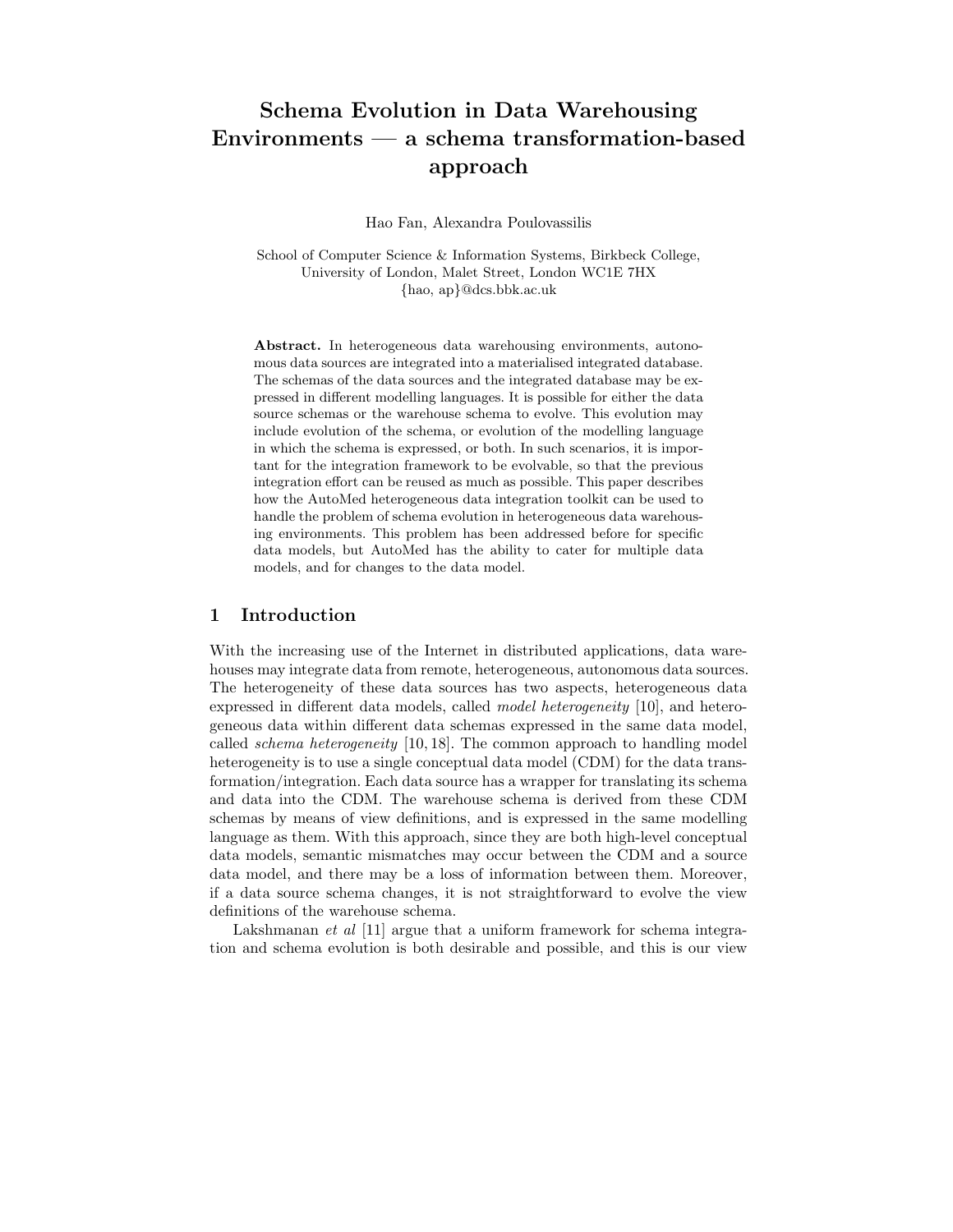also. They define a higher-order logic language, SchemaSQL, which handles both data integration and schema evolution in relational multi-database systems. In contrast, our approach uses a simple set of schema transformation primitives, augmented with a functional query language, both of which are uniformly applicable to multiple data models. Other previous work on schema evolution, e.g. [1–4], has also presented approaches in terms of just one data model.

AutoMed is a heterogeneous data transformation and integration system which offers the capability to handle data integration across multiple data models<sup>1</sup>. In [7] we discussed how AutoMed metadata can be used to express the schemas and the cleansing, transformation and integration processes in heterogeneous data warehouse environments, supporting both schema heterogeneity and model heterogeneity. We discussed how this metadata can be used to populate and incrementally maintain the warehouse, and any data marts derived from it, and also to trace the lineage of data in the warehouse or the data marts. It is clearly advantageous to be able to reuse this kind of metadata if a schema evolves. In this paper we show how this can be achieved.

Earlier work [16] has shown how the AutoMed framework readily supports schema evolution in *virtual* data integration scenarios. In this paper we address the problem of schema evolution in materialised data integration scenarios, including both evolution of a source schema and of the warehouse schema, and also the impact on any data marts derived from the warehouse. This scenario is more complex than with virtual data integration, since both schemas and materialised data may be affected by an evolution.

The outline of the paper is as follows. Section 2 gives an overview of the AutoMed framework. Section 3 describes how AutoMed transformations can be used to express a schema evolution if either the schema changes, or the data model changes, or both. Section 4 describes the actions that are taken in order to evolve these transformations and the materialised data if the warehouse schema or a local schema evolves. Section 5 discusses the benefits of our approach and gives our concluding remarks.

## 2 Overview of AutoMed

AutoMed supports a low-level hypergraph-based data model (HDM). Higherlevel modelling languages are defined in terms of this HDM. For example, previous work has shown how relational, ER, OO [15], XML [21], flat-file [5] and multidimensional [7] data models can be so defined. An HDM schema consists of a set of nodes, edges and constraints, and each modelling construct of a higherlevel modelling language is specified as some combination of HDM nodes, edges and constraints. For any modelling language  $M$  specified in this way (via the API of AutoMed's Model Definitions Repository [5]), data source wrappers translate data source schemas expressed in  $\mathcal M$  into their AutoMed representation, without loss of information. AutoMed also provides a set of primitive schema transformations that can be applied to schema constructs expressed in M. In particular, for

<sup>1</sup> See http://www.doc.ic.ac.uk/automed/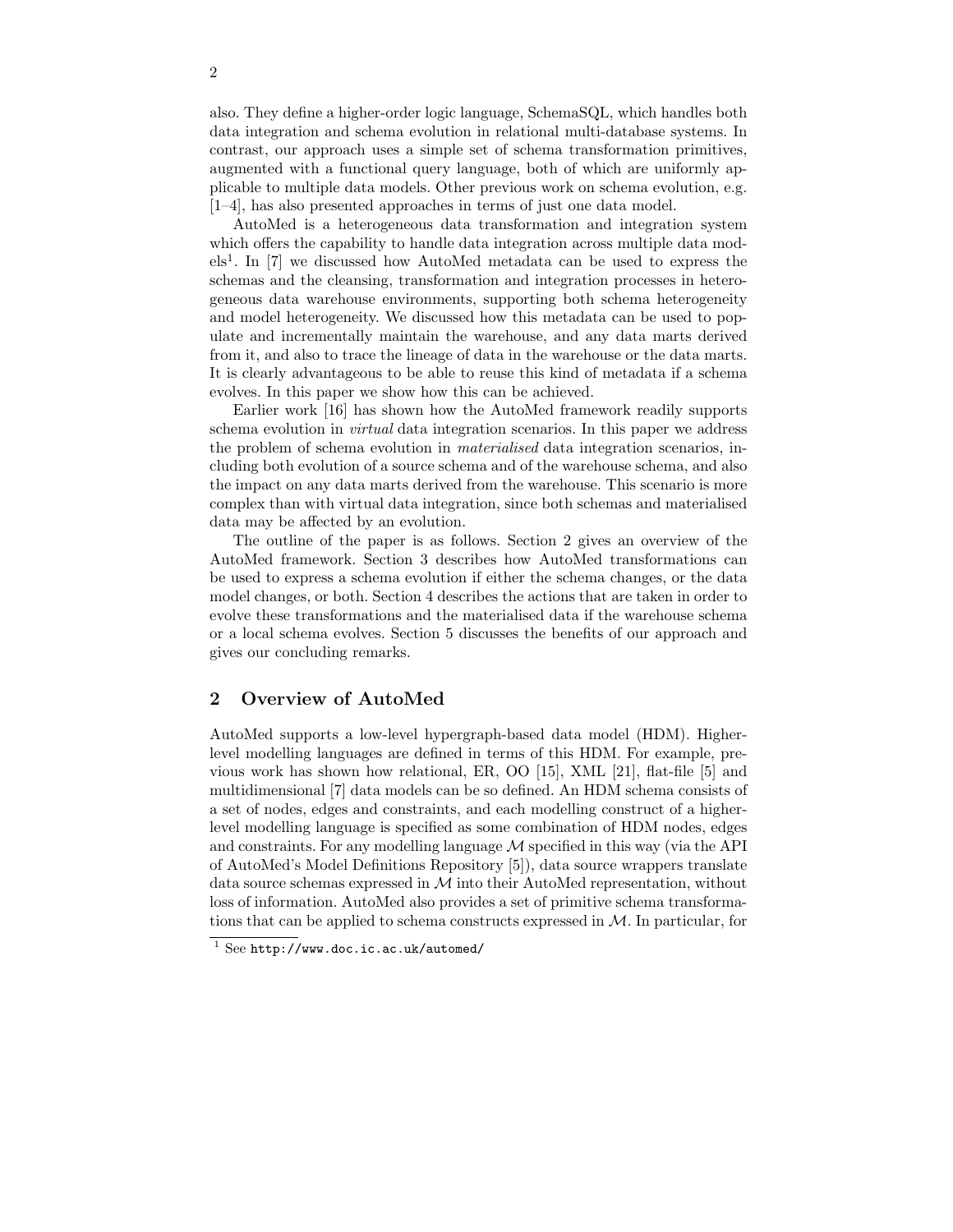every construct of  $\mathcal M$  there is an add and a delete primitive transformation which add to/delete from a schema an instance of that construct. For those constructs of  $M$  which have textual names, there is also a rename primitive transformation.

In AutoMed, schemas are incrementally transformed by applying to them a sequence of primitive transformations  $t_1, \ldots, t_r$ . Each primitive transformation adds, deletes or renames just one schema construct. Thus, intermediate schemas may contain constructs of more than one modelling language.

Each add or delete transformation is accompanied by a query specifying the extent of the new or deleted construct in terms of the rest of the constructs in the schema. This query is expressed in a functional query language IQL (see Section 2.1). Also available are contract and extend transformations which behave in the same way as add and delete except that they indicate that their accompanying query may only partially construct the extent of the new/removed schema construct. Moreover, their query may just be the constant Void, indicating that the extent of the new/removed construct cannot be derived even partially, in which case the query can be omitted.

We term a sequence of primitive transformations from one schema  $S_1$  to another schema  $S_2$  a transformation pathway from  $S_1$  to  $S_2$ , denoted  $S_1 \rightarrow S_2$ . All source, intermediate, and integrated schemas, and the pathways between them, are stored in AutoMed's Schemas & Transformations Repository [5].

The queries present within transformations that add or delete schema constructs mean that each primitive transformation  $t$  has an automatically derivable reverse transformation,  $\bar{t}$ . In particular, each add/extend transformation is reversed by a delete/contract transformation with the same arguments, while each rename transformation is reversed by swapping its two arguments. Thus, AutoMed is a both-as-view (BAV) data integration system. As discussed in [17], BAV subsumes the global-as-view (GAV) and local-as-view (LAV) approaches [13], since it is possible to extract a definition of each global schema construct as a view over source schema constructs, and it is also possible to extract definitions of source schema constructs as views over the global schema. We refer the reader to [9] for details of AutoMed's GAV and LAV view generation algorithms.

Figure 1 illustrates the general integration scenario with AutoMed. Each data source is described by a local schema  $LS_i$ . Each  $LS_i$  is first conformed into a schema  $CS<sub>i</sub>$  (which may or may not be expressed in the same modelling language as  $LS_i$ ) by means of a transformation pathway  $T_i$ . Not all of the information within a local schema  $LS<sub>i</sub>$  need be transferred into the global schema and this is asserted by means of contract transformation steps within  $T_i$ . Conversely, there may be information within the global schema which is not semantically derivable from  $LS_i$ , and this is asserted by the pathway from  $CS_i$  to a 'union-schema'  $US_i$ which consists of the necessary extend transformations<sup>2</sup>.

All the union schemas  $US_1, \ldots, US_n$  are syntactically identical and this is asserted by creating a sequence of id transformations between each pair  $US_i$ and  $US_{i+1}$ , of the form id  $US_i : c \text{ } US_{i+1} : c \text{ for each schema construct } c$ . An id transformation signifies the semantic equivalence of syntactically identical

<sup>&</sup>lt;sup>2</sup> If there are none, then this pathway is empty and  $CS_i$  and  $US_i$  are the same schema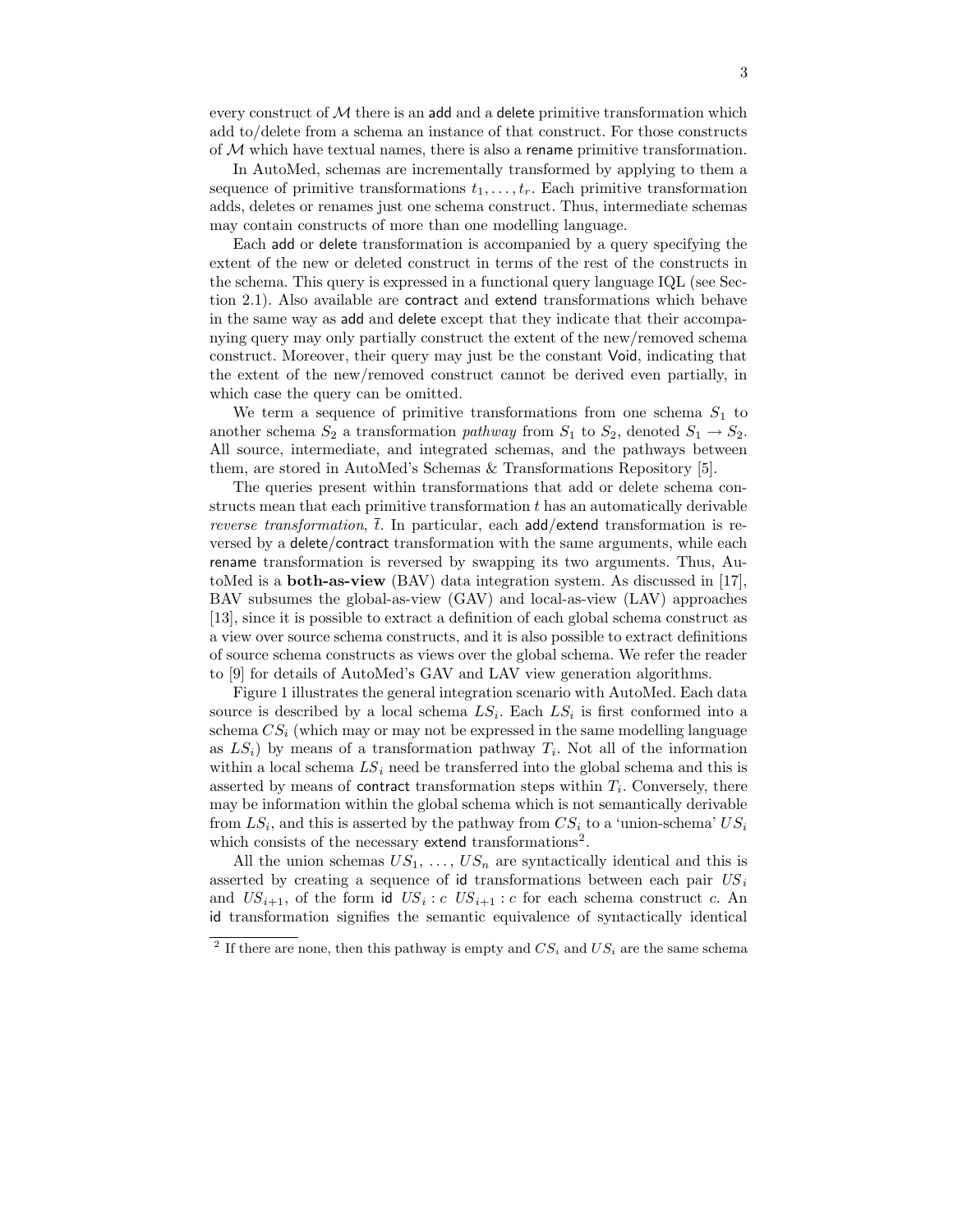constructs in different schemas. The transformation pathways containing these id transformations are automatically generated by the AutoMed software. An arbitrary one of the  $US_i$  (US in Figure 1) can then be selected for further transformation into the global schema  $GS$  (by the pathway  $T_u$  in Figure 1). The extent of each construct c in a union schema  $US_i$  is equal to the bag-union of the extent of c in all union schemas  $US_1, \ldots, US_n$ . That is, id is interpreted as bag union by AutoMed's view generation functionality.

In a virtual data integration scenario, there is no materialised data associated with any of the schemas apart from the  $LS_i$ . In a data warehousing scenario, as illustrated in Figure 1, we assume that  $CS_1, \ldots, CS_n$  are fully materialised and consist of the detailed data of the warehouse. This detailed data is further augmented with the necessary summary views by the transformations in the pathway  $T_u$ , and we assume that these summary views are materialised in the database GD. It would also be possible to partially or fully materialise more of the intermediate schemas in the network, or to not materialise  $CS_1, \ldots, CS_n$  and to fully materialise GS instead. Our techniques in this paper easily generalise to these alternatives.



Fig. 1. Materialised Data Integration in AutoMed

For the purposes of this paper, we assume that all the  $LS<sub>i</sub>$  and  $LD<sub>i</sub>$  have been extracted from the original data sources and the data in the  $LD_i$  has been cleansed. The data cleansing process can also be expressed using AutoMed transformations — this is discussed in [7] and we do not consider it further here. See also that paper for some examples of how AutoMed transformations can express structural and representational changes to schemas and data.

We also assume here that there are no contract steps in the pathways  $T_i$ , i.e. that all the information in each  $LS_i$  will be transferred to  $CS_i$  and hence to  $US_i$ . This implies no loss of flexibility as each  $LS_i$  will be precisely that extract of the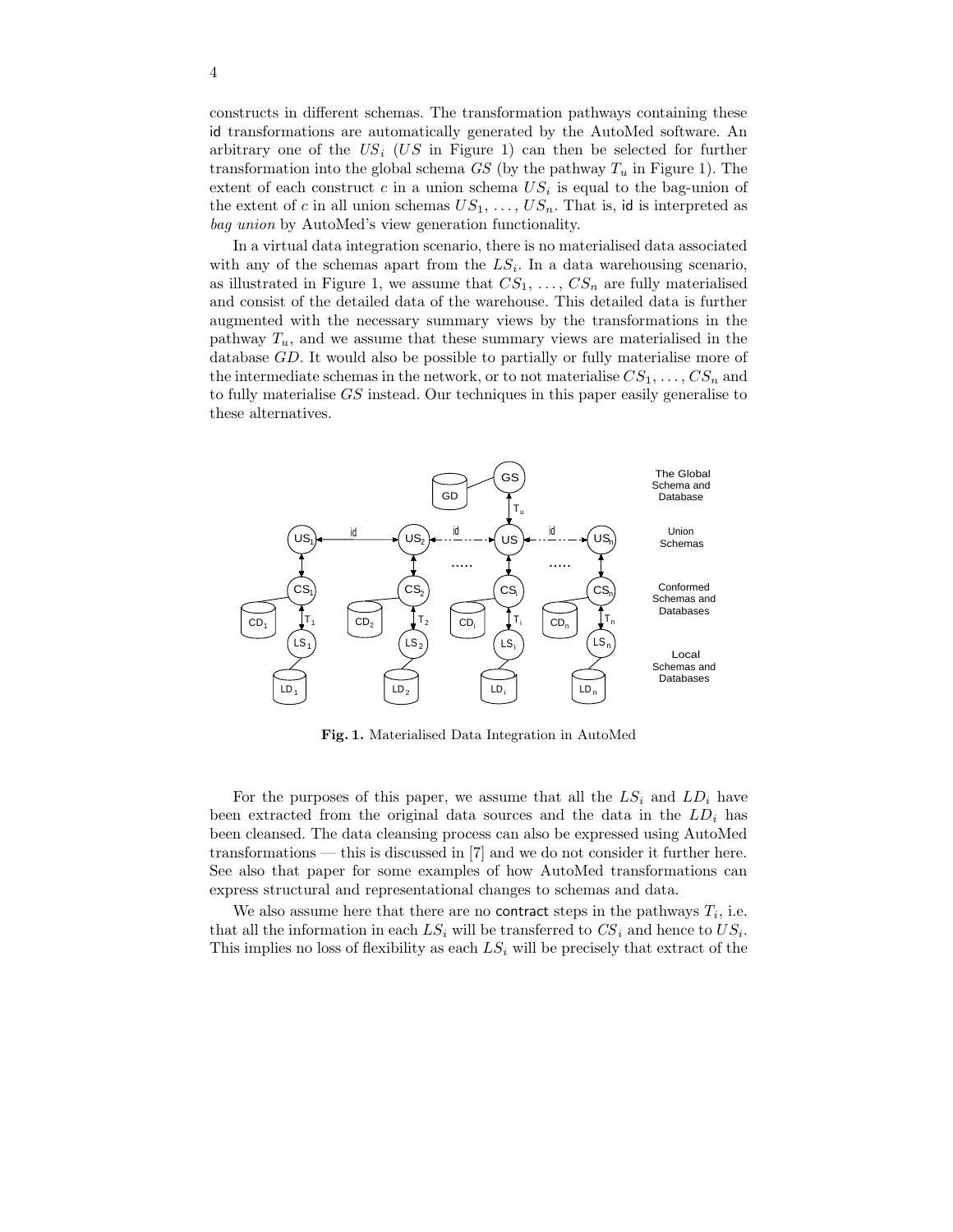original data source schema whose associated data is to be transferred into the warehouse.

#### 2.1 The IQL query language

IQL is a comprehensions-based functional query language<sup>3</sup>. Such languages subsume query languages such as SQL and OQL in expressiveness [6]. IQL supports several primitive operators for manipulating lists. The list append operator, ++, concatenates two lists together. The distinct operator removes duplicates from a list and the sort operator sorts a list. The -- operator takes two lists and subtracts each member of the second list from the first e.g.  $[1,2,3,2,4]-[4,4,2,1]=$ [3,2]. The fold operator applies a given function f to each element of a list and then 'folds' a binary operator op into the resulting values. It is defined recursively as follows, where  $(x:xs)$  denotes a list with head x and tail xs:

fold f op  $e$   $[] = e$ 

fold f op  $e(x:xs) = (f(x))$  op (fold f op  $e(xs)$ 

Other IQL list manipulation operators are defined using fold together with IQL's set of built-in operators and its support of lambda abstractions. For example, the IQL functions sum and count are equivalent to SQL's SUM and COUNT aggregation functions and are defined as

```
sum xs = fold (id) (+) 0 xscount xs = fold (lambda x.1) (+) 0 xsWe also have
```
min xs = fold (id) lesser maxNum xs

max xs = fold (id) greater minNum xs

assuming constants maxNum and minNum and the following functions lesser and greater:

greater = lambda x.lambda y.if  $(x > y)$  then x else y lesser = lambda x.lambda y.if  $(x < y)$  then x else y

The function flatmap applies a list-valued function f to each member of a list xs and is defined in terms of fold:

flatmap f  $xs = fold f (++) [] xs$ 

flatmap can in turn be used to define selection, projection and join operators and, more generally, comprehensions. For example, the following comprehension iterates through a list of students and returns those students who are not members of staff:

```
[x | x <- <<student>>; not (member <<staff>> x)]
and it translates into:
```

```
flatmap (lambda x.if (not (member \langlestaff>> x))
```
then [x] else []) <<student>>

Grouping operators are also definable in terms of fold. In particular, the operator group takes as an argument a list of pairs xs and groups them on their first component, while gc aggFun xs groups a list of pairs xs on their first component and then applies the aggregation function aggFun to the second component.

<sup>3</sup> We refer the reader to [8] for details of IQL.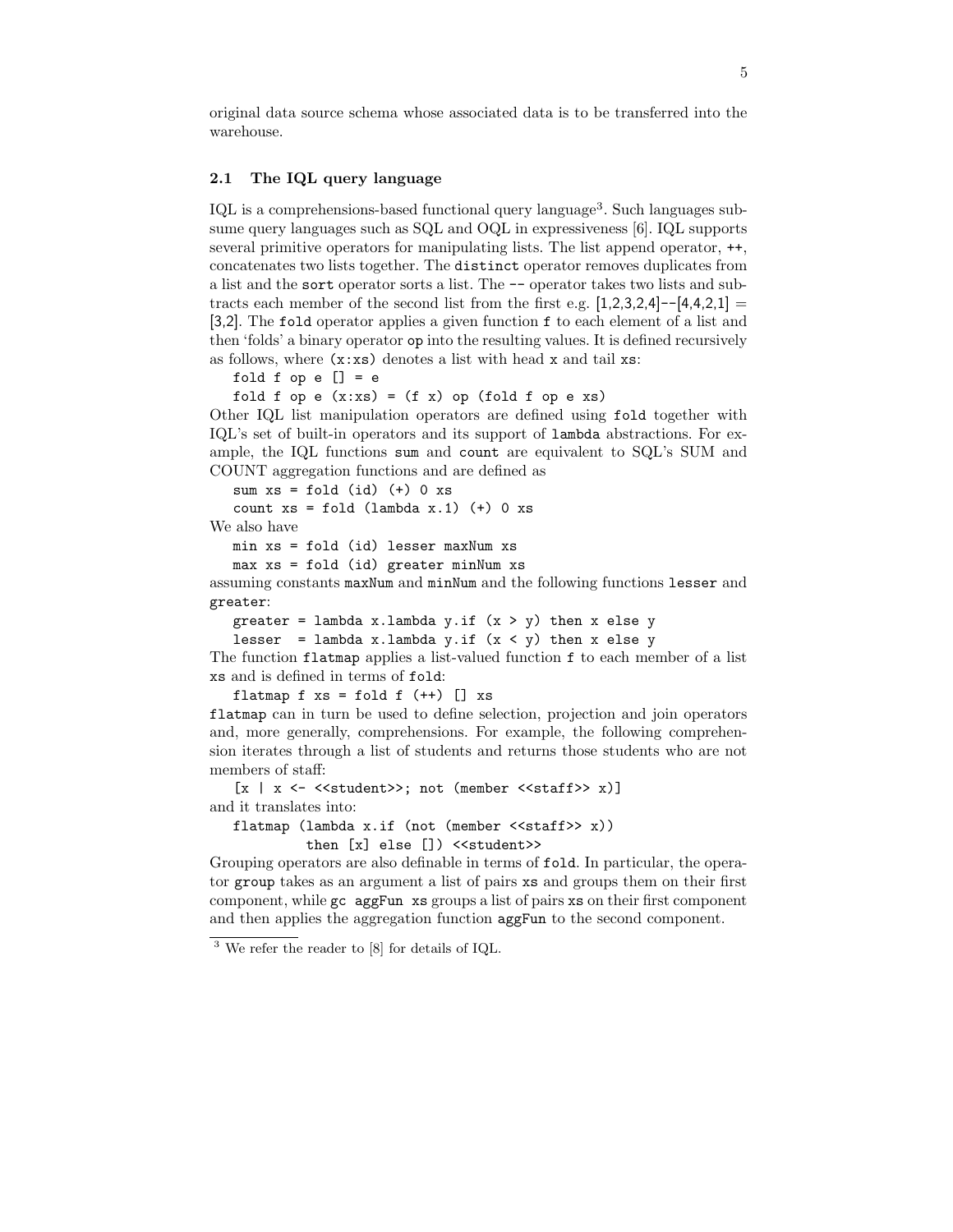There are several algebraic properties of IQL's operators that we can use in order to incrementally compute materialised data and to reason about IQL expressions, specifically for the purposes of this paper in a schema/data evolution context (note that the algebraic properties of fold below apply to all the operators defined in terms of fold):

- $(a) e + [ ] = [ ] + e = e, e [ ] = e, [ ] e = [ ]$ distinct [] = sort [] = [] for any list-valued expression e. Since Void represents a construct for which no data is obtainable from a data source, it has the semantics of the empty list, and thus the above equivalences also hold if Void is substituted for [].
- (b) fold f op e  $[] =$  fold f op e Void = e, for any f, op, e
- (c) fold f op e  $(b1 + b2) = (fold f op e b1)$  op  $(fold f op e b2)$ for any f, op, e, b1, b2. Thus, we can always incrementally compute the value of fold-based functions if collections expand.
- (d) fold f op e  $(b1 b2) = (fold f op e b1) op' (fold f op e b2)$ provided there is an operator op' which is the inverse of op i.e. such that (a op b) op' b = a for all a, b. For example, if  $op = +$  then  $op' = -$ , and thus we can always incrementally compute the value of aggregation functions such as count, sum and avg if collections contract. Note that this is not possible for min and max since lesser and greater have no inverses. Although IQL is list-based, if the ordering of elements within lists is ignored then its operators are faithful to the expected bag semantics, and within AutoMed we generally do assume bag semantics. Under this assumption,  $(xs + ys)$  --  $ys = xs$

for all xs,ys and thus we can incrementally compute the value of flatmap and all its derivative operators if collections contract<sup>4</sup>.

### 2.2 An example

We will use schemas expressed in a simple relational data model and a simple XML data model to illustrate our techniques. However, we stress that these techniques are applicable to schemas defined in any data modelling language that has been specified within AutoMed's Model Definitions Repository.

In the simple relational model, there are two kinds of schema construct: Rel and Att. The extent of a Rel construct  $\langle R \rangle$  is the projection of the relation R onto its primary key attributes  $k_1, ..., k_n$ . The extent of each Att construct  $\langle R, a \rangle$ where a is an attribute (key or non-key) of  $R$  is the projection of relation  $R$  onto  $k_1, ..., k_n, a$ . For example, the schema of table MAtab in Figure 2 consists of a Rel construct  $\langle MAtab \rangle$ , and four Att constructs  $\langle MAtab, Dept \rangle$ ,  $\langle MAtab, CID \rangle$ ,  $\langle\langle MAtab, SID \rangle\rangle$ , and  $\langle\langle MAtab, Mark \rangle\rangle$ . We refer the reader to [15] for an encoding of a richer relational data model, including the modelling of constraints.

In the simple XML data model, there are three kinds of schema construct: Element, Attribute and NestSet. The extent of an Element construct  $\langle\langle e \rangle\rangle$  consists

6

<sup>4</sup> The distinct operator can also be used to obtain set semantics, if needed.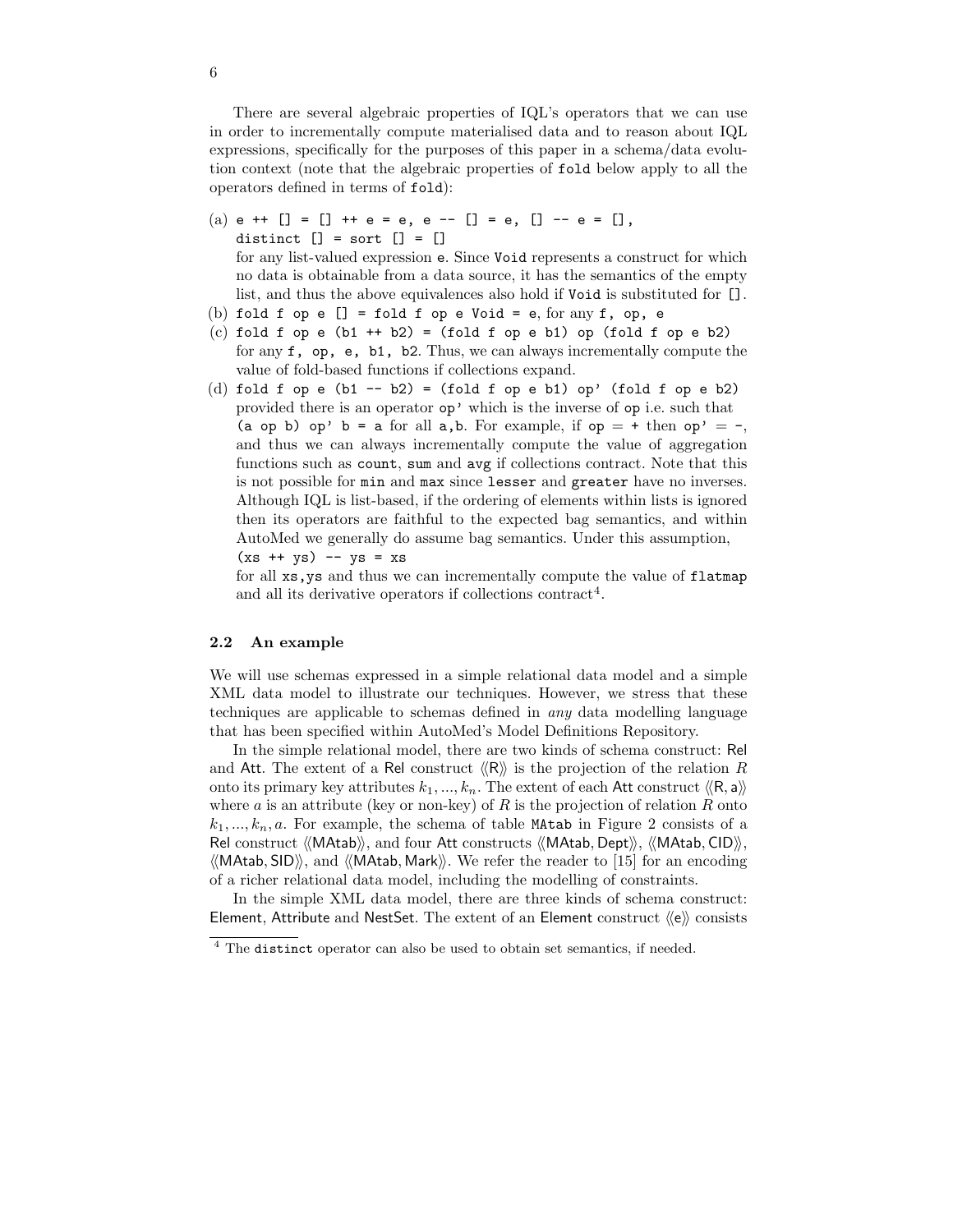of all the elements with tag  $e$  in the XML document; the extent of each Attribute construct  $\langle e, a \rangle$  consists of all pairs of elements and attributes x, y such that element x has tag e and has an attribute a with value y; and the extent of each NestSet construct  $\langle \langle p, c \rangle \rangle$  consists of all pairs of elements x, y such that element x has tag p and has a child element y with tag c. We refer the reader to [21] for an encoding of a richer model for XML data sources, called XMLDSS, which also captures the ordering of children elements under parent elements and cardinality constraints. That paper gives an algorithm for generating the XMLDSS schema of an XML document. That paper also discusses a unique naming scheme for Element constructs so as to handle instances of the same element tag occurring at multiple positions in the XMLDSS tree.

Figure 2 illustrates the integration of three data sources  $LD_1$ ,  $LD_2$ , and  $LD_3$ , which respectively store students' marks for three departments MA, IS and CS.

| $LD_1$ : |       |                                                                                              |                                              | CD. : MAtab                                   |                    |                                                     |          |          | $CD2$ : IStab  |            |                   |               | GD: CourseSum |                         |       |          |      |     |  |  |
|----------|-------|----------------------------------------------------------------------------------------------|----------------------------------------------|-----------------------------------------------|--------------------|-----------------------------------------------------|----------|----------|----------------|------------|-------------------|---------------|---------------|-------------------------|-------|----------|------|-----|--|--|
|          | MAC01 |                                                                                              |                                              | Dept                                          | CID                | SID<br>Mark                                         |          | Dept     | <b>CID</b>     | <b>SID</b> | CName Mark        |               |               | CID<br>Dept             |       | Totall   |      | Avg |  |  |
|          | SID   | Mark                                                                                         |                                              | МA                                            |                    | MAC01 MAS01                                         | 77       | IS       | ISC01 ISS01    |            | Math              | 76            | MA            |                         | MAC01 | 162      |      | 81  |  |  |
|          | MAS01 | 77                                                                                           |                                              | $\cdots$                                      |                    | $\cdots$                                            | $\cdots$ | $\cdots$ |                | $\cdots$   | $\cdots$          | $\cdots$      | MA            |                         | MAC02 |          | 170  | 85  |  |  |
|          | MAS02 | 85<br>$LD_2:IS$<br>$\cdots$<br>$\cdots$                                                      |                                              |                                               |                    |                                                     |          |          |                |            |                   |               |               |                         |       | $\cdots$ |      |     |  |  |
|          | MAC02 |                                                                                              |                                              |                                               | XML version='1.0?' |                                                     |          |          |                |            |                   |               | CS            | CSC <sub>03</sub>       |       | 156      |      | 78  |  |  |
|          | SID   | - <root><br/>Mark</root>                                                                     |                                              |                                               |                    |                                                     |          |          |                |            |                   | $CD3$ : CStab |               |                         |       |          |      |     |  |  |
|          | MAS01 | 82                                                                                           | - <course cid="ISC01" cname="Math"></course> |                                               |                    |                                                     |          |          |                |            | Dept              | <b>CID</b>    |               | <b>SID</b>              |       | SName    | Mark |     |  |  |
|          | MAS03 | <student mark="76" sid="ISS01"></student><br>88<br><student mark="78" sid="ISS02"></student> |                                              |                                               |                    |                                                     |          |          |                |            | CS<br>CSC01       |               | CSS01         |                         | Jack  | 95       |      |     |  |  |
|          |       | $<$ /course>                                                                                 |                                              |                                               |                    |                                                     |          |          |                |            | $\cdots$          |               |               |                         |       |          |      |     |  |  |
|          | MAC03 |                                                                                              |                                              |                                               |                    | - <course cid="ISC02" cname="Programming"></course> |          |          | $LD_3:CSMarks$ |            |                   |               |               |                         |       |          |      |     |  |  |
|          | SID   | Mark                                                                                         |                                              | <student mark="86" sid="ISS01"></student>     |                    |                                                     |          |          |                |            |                   | Sid           |               | SName CSC01 CSC02 CSC03 |       |          |      |     |  |  |
|          | MAS02 | 76                                                                                           |                                              | <student mark="85" sid="ISS02"></student><br> |                    |                                                     |          |          |                |            | CSS01             |               | Jack          | 95                      |       | 82       |      | 75  |  |  |
|          | MAS03 | 78                                                                                           |                                              |                                               |                    |                                                     |          |          |                |            | CSS <sub>02</sub> |               | Tom           |                         | 88    | 94       |      | 81  |  |  |

Fig. 2. An example integration

Database  $LD_1$  for department MA has one table of students' marks for each course, where the relation name is the course ID. Database  $LD_2$  for department IS is an XML file containing information of course IDs, course names, student IDs and students' marks. Database  $LD_3$  for department CS has one table containing one row per student, giving the student's ID, name, and mark for the courses CSC01, CSC02 and CSC03.  $CD_1$ ,  $CD_2$ , and  $CD_3$  are the materialised conformed databases for each data source. Finally, the global database GD contains one table CourseSum(Dept,CID,Total,Avg) which gives the total and average mark for each course of each department. Note that the virtual union schema US (not shown) combines all the information from all the conformed schemas and consists of a virtual table Details(Dept, CID, SID, CName, SName, Mark).

The following transformation pathways express the schema transformation and integration processes in this example. Due to space limitations, we have not given the remaining steps for deleting/contracting the constructs in the source schema of each pathway (note that this 'growing' and 'shrinking' of schemas is characteristic of AutoMed schema transformation pathways):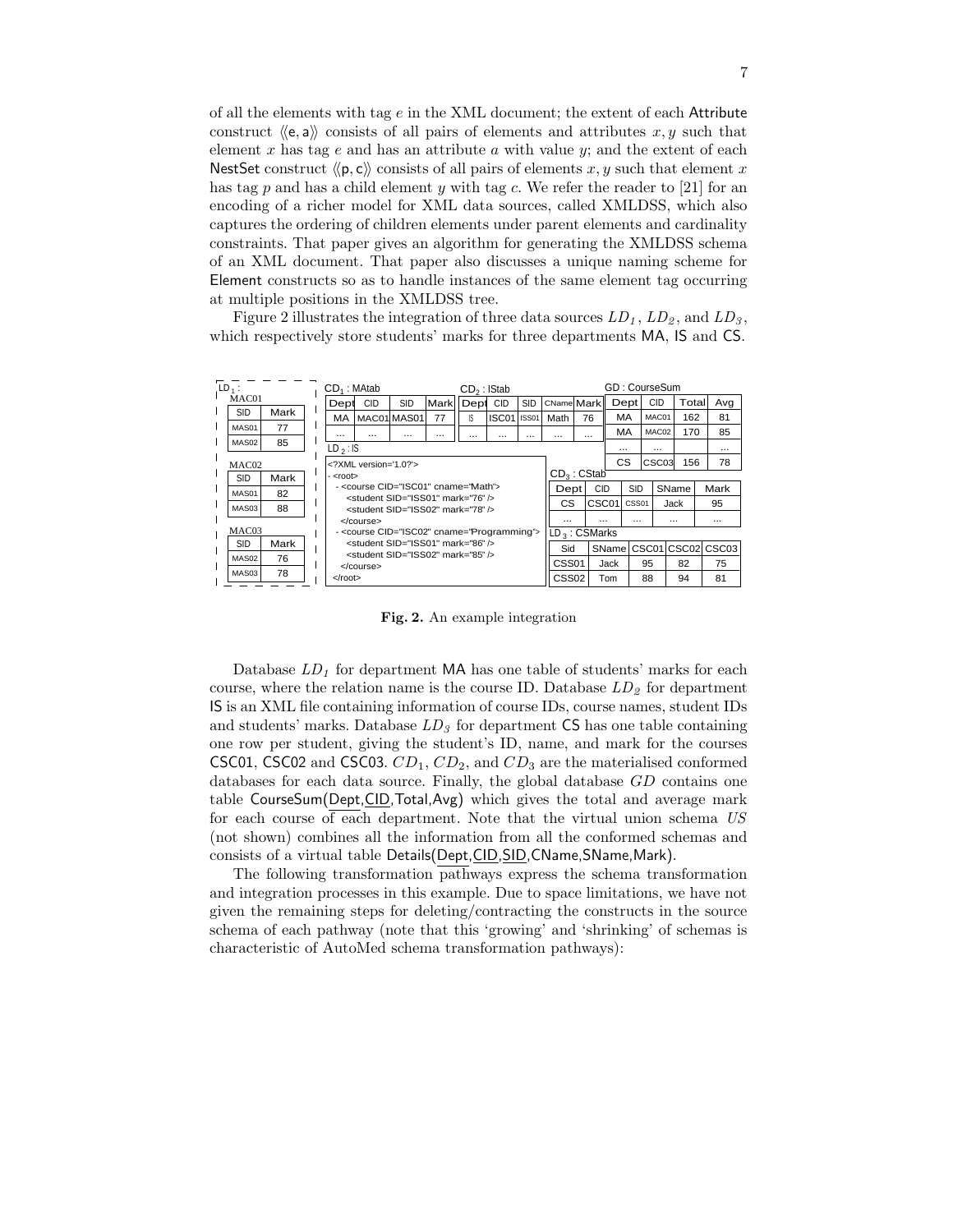```
T_1: \quad LS_1 \rightarrow CS_1<br>addRel \langle\langle \text{MAtab} \rangle\rangle[{\mathsf{{}'M}\mathsf{A}}',{\mathsf{{}'MAC01}}',x] | x \leftarrow \langle \langle \mathsf{MAC01} \rangle \rangle] + [{\mathsf{{}'M}\mathsf{A}}',{\mathsf{{}'MAC02}}',x] | x \leftarrow \langle \langle \mathsf{MAC02} \rangle \rangle]++[{'MA','MAC03',x}|x←\(MAC03')];<br>|addAtt ({MAtab, Dept))   [{k1,k2,k3,k1}|{k1,k2,k3}← ({MAtab)}
 addAtt «MAtab, CID» [{k1,k2,k3,k2}|{k1,k2,k3}← «MAtab»];<br>addAtt «MAtab, SID» [{k1,k2,k3,k3}|{k1,k2,k3}← «MAtab»];
addAtt \langle \langle MAtab, MarK \rangle \rangle \langle \langle YMAY, YMACO1Y, k, x \rangle | \{k, x\} \leftarrow \langle \langle MAC01, Mark \rangle \rangle++[{'MA','MAC02',k,x}|{k,x}←\\MAC02, Mark)\]<br>++[{'MA','MAC03',k,x}|{k,x}←\\MAC03, Mark)\];
delAtt \langle (MAC01, Mark) \{ {k3,x} \} | {k1,k2,k3,x} \leftarrow \langle (MAtab, Mark) \} ; k2 = 'MAC01' \}; delAtt \langle (MAC01, SID) \rangle {k3,x} {k1,k2,k3,x} \leftarrow \langle (MAtab, SID) \rangle ; k2 = 'MAC01' \};
delAtt \langle MAC01, SD \rangle [\{k3, x\}|\{k1, k2, k3, x\} \leftarrow \langle MAtab, SID \rangle; k2='MAC01'];
delRel \langle \langle MAC01 \rangle \rangle [{k3}|{k1,k2,k3}←\langle \langle MAtab \rangle \rangle; k2='MAC01']
 ...
```
The removal of the other two tables in  $LS_1$  is similar.

8

```
T_2: \quad LS_2 \rightarrow CS_2<br>addRel \langle\langleIStab\rangle\rangleaddRel \langle(Stab\rangle) [\{YIS', x, y\} | {c, x} \leftarrow \langle (course, CID\rangle); {s, y} ← \langle (student, SID\rangle); addAtt \langle(IStab, Dept\rangle) [\{k1, k2, k3, k1\} | {k1, k2, k3} \leftarrow \langle(IStab\rangle);
                                                                    [\{\texttt{k1}, \texttt{k2}, \texttt{k3}, \texttt{k1}\}|\{\texttt{k1}, \texttt{k2}, \texttt{k3}\} \leftarrow \langle\!\langle \textsf{IStab} \rangle\!\rangle]addAtt \langle(IStab, CID)|{\rm \{k1,k2,k3,k2\}\}\,{\rm \{k1,k2,k3\}}\leftarrow \langle{\rm \{Stab}\rangle}|<br>addAtt \langle{\rm \{Stab,SID\}}\rangle; [{k1,k2,k3,k3}|{k1,k2,k3} ← \langle{\rm \{Stab\}}\rangle|\lbrack \{\text{k1},\text{k2},\text{k3},\text{k3}\}|\{\text{k1},\text{k2},\text{k3}\} \leftarrow \langle \!\langle \textsf{IStab} \rangle \!\rangle \rbrack\mathsf{addAtt}\ \langle\!\langle \mathsf{IStab}, \mathsf{CMame} \rangle\!\rangle\ [\{\mathsf{`IS'}\,,\mathsf{x},\mathsf{y},\mathsf{n}\}\!\mid\!\{\mathtt{c1},\mathsf{x}\} \leftarrow \langle\!\langle \mathsf{course}, \mathsf{CID} \rangle\!\rangle\!\rangle; \{\mathtt{c2},\mathsf{n}\} \leftarrow \langle\!\langle \mathsf{course}, \mathsf{chame} \rangle\!\rangle; \mathtt{c1=c2};{c3,s1} \leftarrow \langle \! \langle \text{course}, \text{student} \rangle \rangle; c3=c2; \{s2,y\} \leftarrow \langle \! \langle \text{student}, \text{SID} \rangle \rangle; s2=s1];addAtt 《(Stab, Mark)》 [{'IS',x,y,m}|{c1,x}←《course, CID》; {c2,s1}←《course, student》; c1=c2;<br>{s2,y}←《student, SID》; s2=s1; {s3,m}←《student, mark》; s3=s2];
 ...
T_3: \quad LS_3 \rightarrow CS_3<br>addRel \langle\langleCStab\rangle\rangleaddRel \langle(CStab\rangle) [{'CS',x,y}|x←['CSC01','CSC02','CSC03']; y←\langle(CSMarks\rangle]; addAtt \langle(CStab, Dept\rangle) [{k1,k2,k3,k1}|{k1,k2,k3}←\langle(CStab\rangle}];
addAtt \langle \langle \text{CStab}, \text{Dept} \rangle \rangle [{k1,k2,k3,k1}|{k1,k2,k3}←\langle \langle \text{CStab} \rangle \rangle];<br>addAtt \langle \langle \text{CStab}, \text{ClD} \rangle \rangle [{k1,k2,k3,k2}|{k1,k2,k3}←\langle \langle \text{CStab} \rangle \rangle];
addAtt \langle\langle \text{CStab}, \text{CID} \rangle\rangle [{k1,k2,k3,k2}|{k1,k2,k3}←\langle\langle \text{CStab} \rangle\rangle<br>addAtt \langle\langle \text{CStab}, \text{SID} \rangle\rangle [{k1,k2,k3,k3}|{k1,k2,k3}←\langle\langle \text{CStab} \rangle\rangle]
addAtt \langle \langle \text{CStab}, \text{SID} \rangle \rangle = \left[ \{k1, k2, k3, k3\} \right] \{ k1, k2, k3\} + \langle \langle \text{CStab} \rangle \rangle \right];addAtt \langle \langle \text{CStab}, \text{Shame} \rangle \rangle = \left\{ \{ \langle \text{CS}, x, k, s \} \right\} \{ \langle x - \text{CSCO1}, \langle \text{CSCO2}, \langle \text{CSCO2}, \text{CSCO1} \rangle \}addAtt ((CStab, SName) [{'CS',x,k,s}|x←['CSC01','CSC02','CSC03']; {k,s}← ((CSMarks, SName))];<br>addAtt ((CStab, Mark)) [{'CS','CSC01',k,x}|{k,x}← ((CSMarks, CSC01))]
                                                                    [{\cdot} CS', {\cdot}CSC01',k,x}|{\cdot}k,x} ← \langle(CSMarks, CSC01))]
                                                                     ++[{'CS','CSC02',k,x}|{k,x}←\(CSMarks, CSC02)\]<br>++[{'CS','CSC03',k,x}|{k,x}←\(CSMarks, CSC03)\];
...
T_u: US \rightarrow GSaddRel \langle\langle \text{CourseSum} \rangle\rangleaddRel ((CourseSum) distinct [{k1,k3}|{k1,k2,k3}←((Details))];<br>addAtt ((CourseSum, Dept) [{k1,k2,k1}|{k1,k2}←((CourseSum))];
 addAtt «CourseSum, Dept» [{k1,k2,k1}|{k1,k2}←«CourseSum»];<br>addAtt «CourseSum, CID» [{k1,k2,k2}|{k1,k2}←«CourseSum»];
addAtt \langle(CourseSum, Total\rangle) [{\{x,y,z\}}|{\{x,y\},z\} \leftarrow(gc \sum_{k=1, k3} | {\kappa_1, k2, k3, x} \rangle \leftarrow \langle \langle \text{Details}, \text{Mark} \rangle \rangle |)addAtt \langle(CourseSum, Avg\rangle) [{\{x,y,z\}}|{\{x,y\},z\} \leftarrow(\texttt{gc avg }[\{\{\texttt{k1},\texttt{k3}\},\texttt{x}\}|\{\texttt{k1},\texttt{k2},\texttt{k3},\texttt{x}\} \leftarrow \langle\!\langle\texttt{Details}, \textsf{Mark}\rangle\!\rangle])];...
```
# 3 Expressing Schema and Data Model Evolution

In a heterogeneous data warehousing environment, it is possible for either a data source schema or the integrated database schema to evolve. This schema evolution may be a change in the schema, or a change in the data model in which the schema is expressed, or both. AutoMed transformations can be used to express the schema evolution in all three cases:

(a) Consider first a schema S expressed in a modelling language  $\mathcal{M}$ . We can express the evolution of S to  $S^{new}$ , also expressed in  $\mathcal{M}$ , as a series of primitive transformations that rename, add, extend, delete or contract constructs of M. For example, suppose that the relational schema  $LS<sub>1</sub>$  in the above example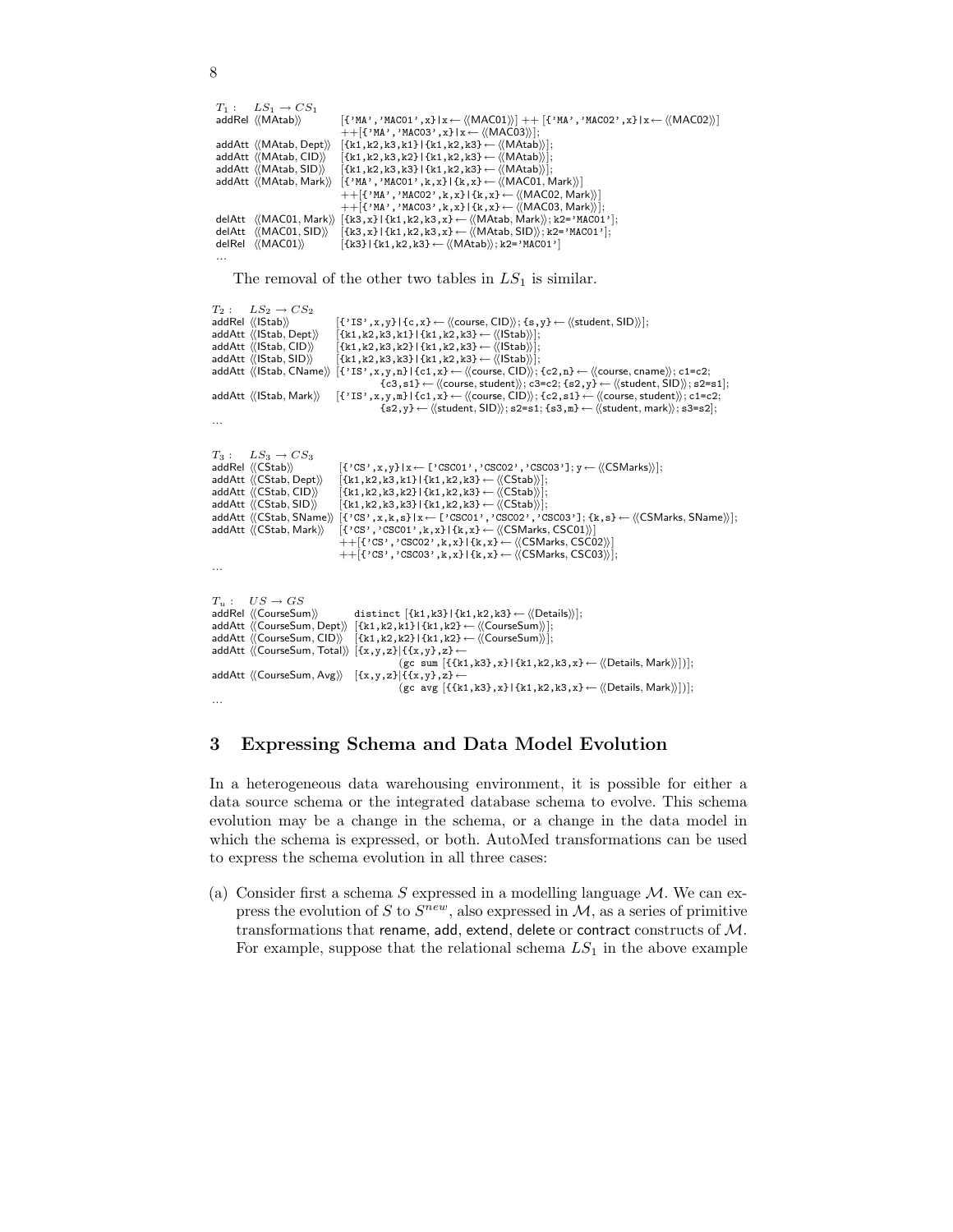evolves so its three tables become a single table with an extra column for the course ID. This evolution is captured by a pathway which is identical to the pathway  $LS_1 \rightarrow CS_1$  given above.

This kind of transformation that captures well-known equivalences between schemas can be defined in AutoMed by means of a parametrised transformation template which is schema- and data-independent. When invoked with specific schema constructs and their extents, a template generates the appropriate sequence of primitive transformations within the Schemas & Transformations Repository — see [5] for details.

(b) Consider now a schema  $S$  expressed in a modelling language  $\mathcal M$  which evolves into an equivalent schema  $S^{new}$  expressed in a modelling language  $\mathcal{M}^{new}$ . We can express this translation by a series of add steps that define the constructs of  $S^{new}$  in  $\mathcal{M}^{new}$  in terms of the constructs of S in M. At this stage, we have an intermediate schema that contains the constructs of both  $S$  and  $S^{new}$ . We then specify a series of delete steps that remove the constructs of  $M$  (the queries within these transformations indicate that these are now redundant constructs since they can be derived from the new constructs).

For example, suppose that XML schema  $LS_2$  in the above example evolves into an equivalent relational schema consisting of single table with one column per attribute of  $LS_2$ . This evolution is captured by a pathway which is identical to the pathway  $LS_2 \rightarrow CS_2$  given above.

Again, such generic inter-model translations between one data model and another can be defined in AutoMed by means of transformation templates.

(c) Considering finally to an evolution which is both a change in the schema and in the data model, this can be expressed by a combination of (a) and (b) above: either (a) followed by (b), or (b) followed by (a), or indeed by interleaving the two processes.

## 4 Handling Schema Evolution

In this section we consider how the general integration network illustrated in Figure 1 is evolvable in the face of evolution of a local schema or the warehouse schema. We have seen in the previous section how AutoMed transformations can be used to express the schema evolution if either the schema or the data model changes, or both. We can therefore treat schema and data model change in a uniform way for the purposes of handling schema evolution: both are expressed as a sequence of AutoMed primitive transformations, in the first case staying within the original data model, and in the second case transforming the original schema in the original data model into a new schema in a new data model.

In this section we describe the actions that are taken in order to evolve the integration network of Figure 1 if the global schema GS evolves (Section 4.1) or if a local schema  $LS_i$  evolves (Section 4.2). Given an evolution pathway from a schema  $S$  to a schema  $S^{new}$ , in both cases each successive primitive transformation within the pathway  $S \to S^{new}$  is treated one at a time. Thus, we describe in sections 4.1 and 4.2 the actions that are taken if  $S \to S^{new}$  consists of just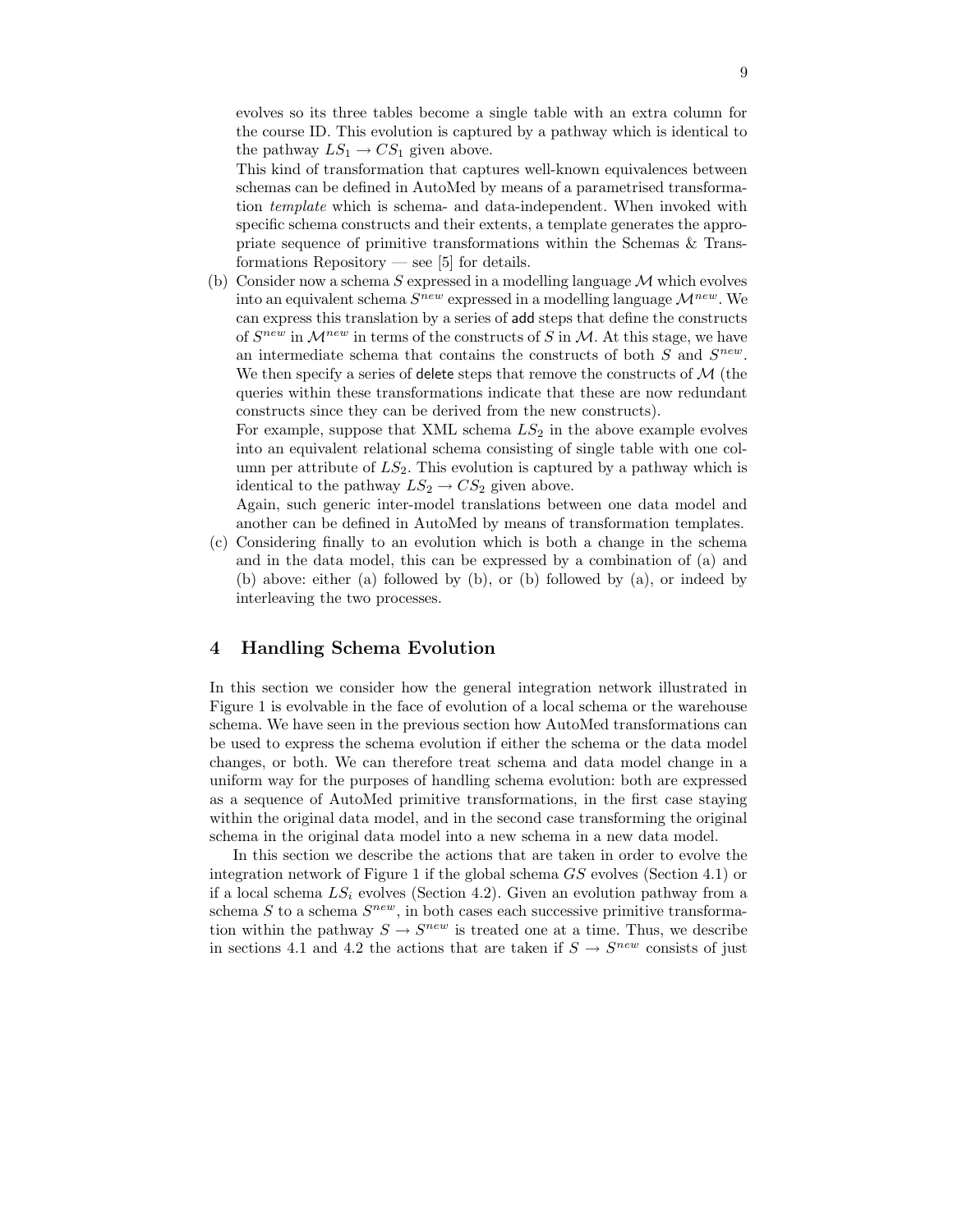one primitive transformation. If  $S \to S^{new}$  is a composite transformation, then it is handled as a sequence of primitive transformations. Our discussion below assumes that the primitive transformation being handled is adding, removing or renaming a construct of  $S$  that has an underlying data extent. We do not discuss the addition or removal of constraints here as these do not impact on the materialised data, and we make the assumption that any constraints in the pathway  $S \to S^{new}$  have been verified as being valid.

#### 4.1 Evolution of the global schema

Suppose the global schema GS evolves by means of a primitive transformation t into  $GS^{new}$ . This is expressed by the step t being appended to the pathway  $T_u$  of Figure 1. The new global schema is  $GS^{new}$  and its associated extension is  $GD^{new}$ . GS is now an intermediate schema in the extended pathway  $T_u$ ; t and it no longer has an extension associated with it.  $t$  may be a rename, add, extend, delete or contract transformation. The following actions are taken in each case:

- 1. If t is rename  $c$   $c'$ , then there is nothing further to do.  $GS$  is semantically equivalent to  $GS^{new}$  and  $GD^{new}$  is identical to GD except that the extent of c in  $GD$  is now the extent of c' in  $GD^{new}$ .
- 2. If t is add c q, then there is nothing further to do at the schema level.  $GS$  is semantically equivalent to  $GS^{new}$ . However, the new construct c in  $GD^{new}$ must now be populated, and this is achieved by evaluating the query  $q$  over GD.
- 3. If t is extend c, then the new construct c in  $GD^{new}$  is populated by an empty extent. This new construct may subsequently be populated by an expansion in a data source (see Section 4.2).
- 4. If t is delete  $c \, q$  or contract  $c$ , then the extent of  $c$  must be removed from  $GD$ in order to create  $GD^{new}$  (it is assumed that this a legal deletion/contraction, e.g if we wanted to delete/contract a table from a relational schema, then first the constraints and then the columns would be deleted/contracted and lastly the table itself; such syntactic correctness of transformation pathways is automatically verified by AutoMed). It may now be possible to simplify the transformation network, in that if  $T_u$  contains a matching transformation add c q or extend c, then both this and the new transformation t can be removed from the pathway  $US \to G S^{new}$ . This is purely an optimization it does not change the meaning of a pathway, nor its effect on view generation and query/data translation. We refer the reader to [19] for details of the algorithms that simplify AutoMed transformation pathways.

In cases  $2$  and  $3$  above, the new construct  $c$  will automatically be propagated into the schema DMS of any data mart derived from GS. To prevent this, a transformation contract c can be prefixed to the pathway  $GS \rightarrow DMS$ . Alternatively, the new construct  $c$  can be propagated to  $DMS$  if so desired, and materialised there. In cases 1 and 4 above, the change in  $GS$  and  $GD$  may impact on the data marts derived from GS, and we discuss this in Section 4.3.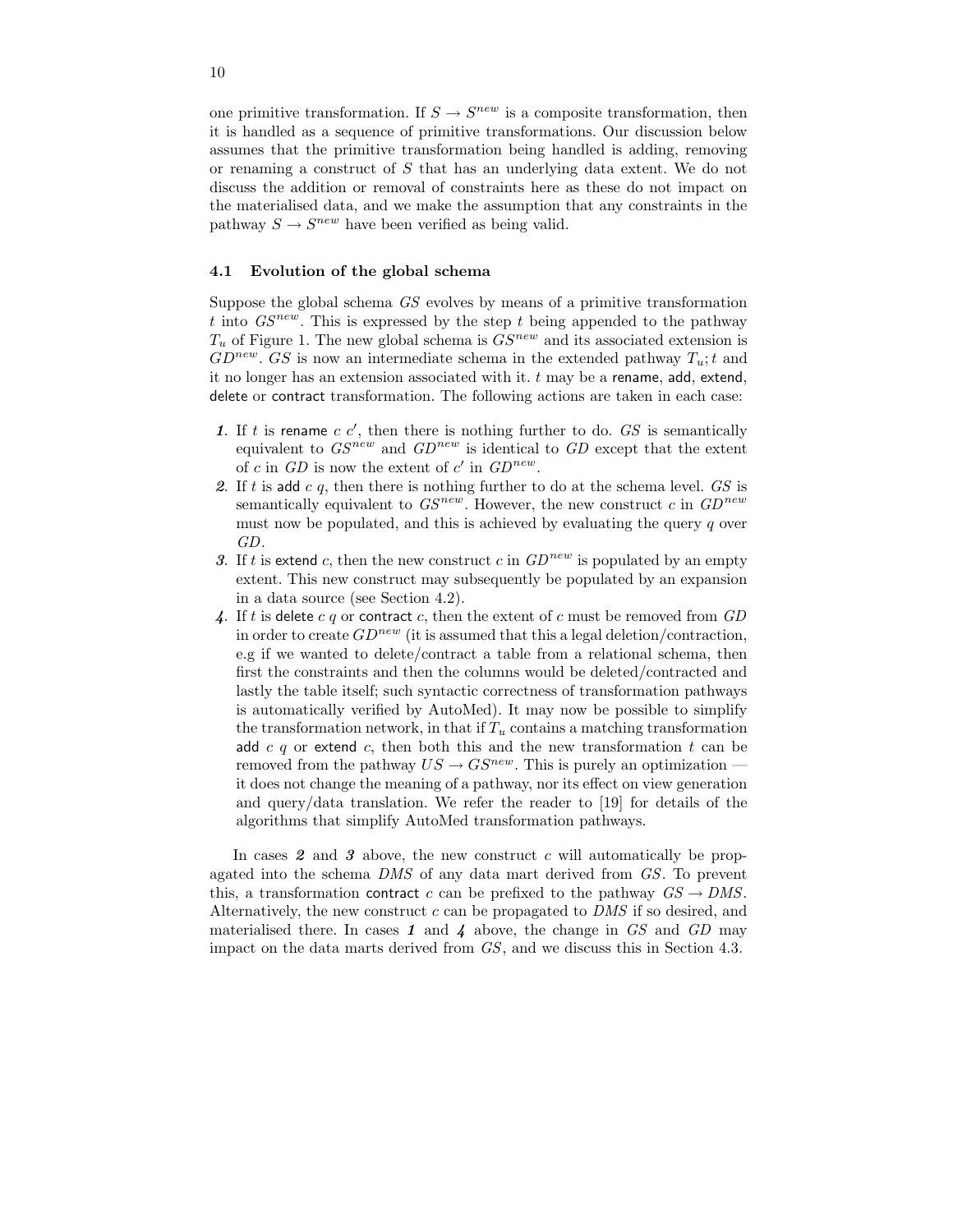#### 4.2 Evolution of a local schema

Suppose a local schema  $LS_i$  evolves by means of a primitive transformation t into  $LS_i^{new}$ . As discussed in Section 2, there is automatically available a reverse transformation  $\overline{t}$  from  $LS_i^{new}$  to  $LS_i$  and hence a pathway  $\overline{t}$ ;  $T_i$  from  $LS_i^{new}$  to  $CS_i$ . The new local schema is  $LS_i^{new}$  and its associated extension is  $LD_i^{new}$ .  $LS_i$  is now just an intermediate schema in the extended pathway  $\overline{t}$ ;  $T_i$  and it no longer has an associated extension.

t may be a rename, add, delete, extend or contract transformation. In 1–5 below we see what further actions are taken in each case for evolving the integration network and the downstream materialised data as necessary.

We first introduce some necessary terminology: If p is a pathway  $S \to S'$  and c is a construct in S, we denote by  $descendants(c, p)$  the constructs of S' which are directly or indirectly dependent on  $c$ , either because  $c$  itself appears in  $S'$ or because a construct  $c'$  of  $S'$  is created by a transformation add  $c' q$  within p where the query q directly or indirectly references c. The set  $descendants(c, p)$ can be straight-forwardly computed by traversing  $p$  and inspecting the query associated with each add transformation within in.

- 1. If t is rename  $c c'$ , then schema  $L S_i^{new}$  is semantically equivalent to  $L S_i$ . The new transformation pathway  $T_i^{new}: LS_i^{new} \rightarrow CS_i$  is  $\overline{t}; T_i =$  rename c' c;  $T_i$ . The new local database  $LD_i^{new}$  is identical to  $LD_i$  except that the extent of c in  $LD_i$  is now the extent of c' in  $LD_i^{new}$ .
- 2. If t is add c q, then  $LS<sub>i</sub>$  has evolved to contain a new construct c whose extent is equivalent to the expression q over the other constructs of  $LS_i$ . The new transformation pathway  $T_i^{new}: LS_i^{new} \rightarrow CS_i$  is  $\overline{t}; T_i =$  delete  $c$   $q; T_i$ .
- 3. If t is delete c q, this means that  $LS<sub>i</sub>$  has evolved to not include a construct  $c$  whose extent is derivable from the expression  $q$  over the other constructs of  $LS_i$ , and the new local database  $LD_i^{new}$  no longer contains an extent for c. The new transformation pathway  $T_i^{new}: LS_i^{new} \rightarrow CS_i$  is  $\overline{t}; T_i =$  add  $c q; T_i$ .

In the above three cases, schema  $LS_i^{new}$  is semantically equivalent to  $LS_i$ , and nothing further needs to be done to any of the transformation pathways, schemas or databases  $CD_1, \ldots, CD_n$  and GD. This may not be the case if t is a contract or extend transformation, which we consider next.

4. If t is extend c, then there will be a new construct available from  $LS_i^{new}$ that was not available before. That is,  $LS<sub>i</sub>$  has evolved to contain the new construct c whose extent is not derivable from the other constructs of  $LS_i$ . If we left the transformation pathway  $T_i$  as it is, this would result in a pathway  $T_i^{new} = \text{contract c}; T_i \text{ from } LS_i^{new}$  to  $CS_i$ , which would immediately drop the new construct c from the integration network. That is,  $T_i^{new}$  is consistent but it does not utilize the new data.

However, recall that we said earlier that we assume no contract steps in the pathways from local schemas to their union schemas, and that all the data in  $LS<sub>i</sub>$  should be available to the integration network. In order to achieve this, there are four cases to consider: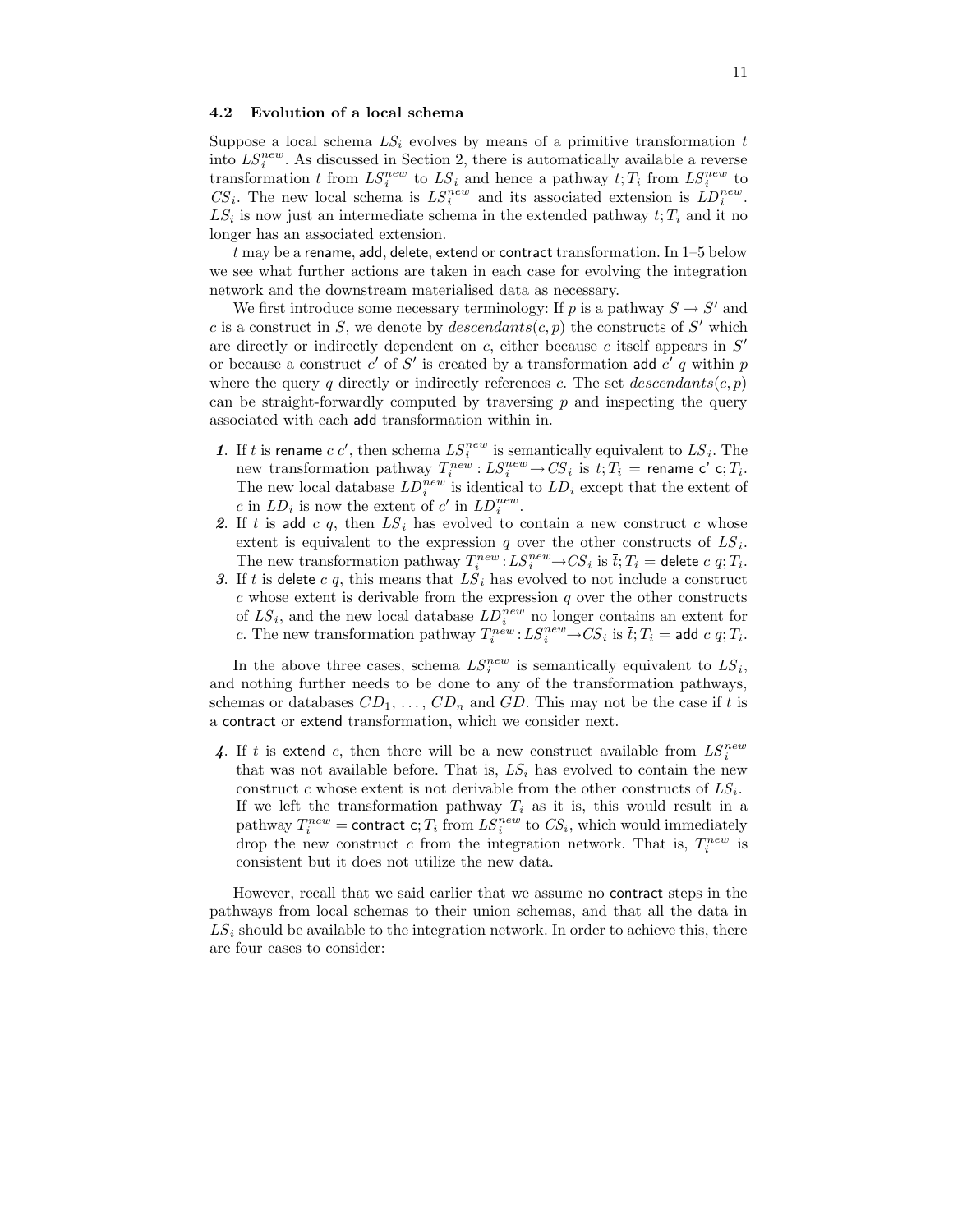(a) c appears in  $US_i$  and has the same semantics as the newly added c in  $LS_i^{new}$ . Since c cannot be derived from the original  $LS<sub>i</sub>$ , there must be a transformation extend  $c$ , in  $CS_i \rightarrow US_i$ .

We remove from  $T_i^{new}$  the new contract c step and this matching extend  $c$ step. This propagates c into  $CS_i$ , and we populate its extent in the materialised database  $CD_i$  by replicating its extent from  $LD_i^{new}$ .

(b) c does not appear in  $US_i$  but it can be derived from  $US_i$  by means of some transformation T.

In this case, we remove from  $T_i^{new}$  the first contract c step, so that c is now present in  $CS_i$  and in  $US_i$ . We populate the extent of c in  $CD_i$  by replicating its extent from  $LD_i^{new}$ .

To repair the other pathways  $T_j : LS_j \to CS_j$  and schemas  $US_j$  for  $j \neq i$ , we append T to the end of each  $T_j$ . As a result, the new construct c now appears in all the union schemas. To add the extent of this new construct to each materialised database  $CD_i$  for  $j \neq i$ , we compute it from the extents of the other constructs in  $CS<sub>j</sub>$  using the queries within successive add steps in T.

We finally append the necessary new id steps between pairs of union schemas to assert the semantic equivalence of the construct c within them.

(c) c does not appear in  $US_i$  and cannot be derived from  $US_i$ .

In this case, we again remove from  $T_i^{new}$  the first contract c step so that c is now present in schema  $CS_i$ .

To repair the other pathways  $T_j : LS_j \to CS_j$  and schemas  $US_j$  for  $j \neq i$ , we append an extend c step to the end of each  $T_j$ . As a result, the new construct c now appears in all the conformed schemas  $CS_1, \ldots, CS_n$ .

The construct c may need further translation into the data model of the union schemas and this is done by appending the necessary sequence,  $T$ , of add/delete/rename steps to all the pathways  $LS_1 \rightarrow CS_1, \ldots, LS_n \rightarrow CS_n$ . We compute the extent of c within the database  $CD<sub>i</sub>$  from its extent within  $LD_i^{new}$  using the queries within successive add steps in T.

We finally append the necessary new id steps between pairs of union schemas to assert the semantic equivalence of the new construct(s) within them.

(d) c appears in  $US_i$  but has different semantics to the newly added c in  $LS_i^{new}$ . In this case, we rename c in  $LS_i^{new}$  to a new construct c'. The situation reverts to adding a new construct  $c'$  to  $LS_i^{new}$ , and one of (a)-(c) above applies.

We note that determining whether  $c$  can or cannot be derived from the existing constructs of the union schemas in  $(a)$ – $(d)$  above requires domain or expert human knowledge. Thereafter, the remaining actions are fully automatic.

In cases (a) and (b), there is new data added to one or more of the conformed databases which needs to be propagated to GD. This is done by computing descendants(c,  $T_u$ ) and using the algebraic equivalences of Section 2.1 to propagate changes in the extent of  $c$  to each of its descendant constructs  $gc$  in GS. Using these equivalences, we can in most cases incrementally recompute the extent of gc. If at any stage in  $T_u$  there is a transformation add  $c' q$  where no equivalence can be applied, then we have to recompute the whole extent of  $c'$ .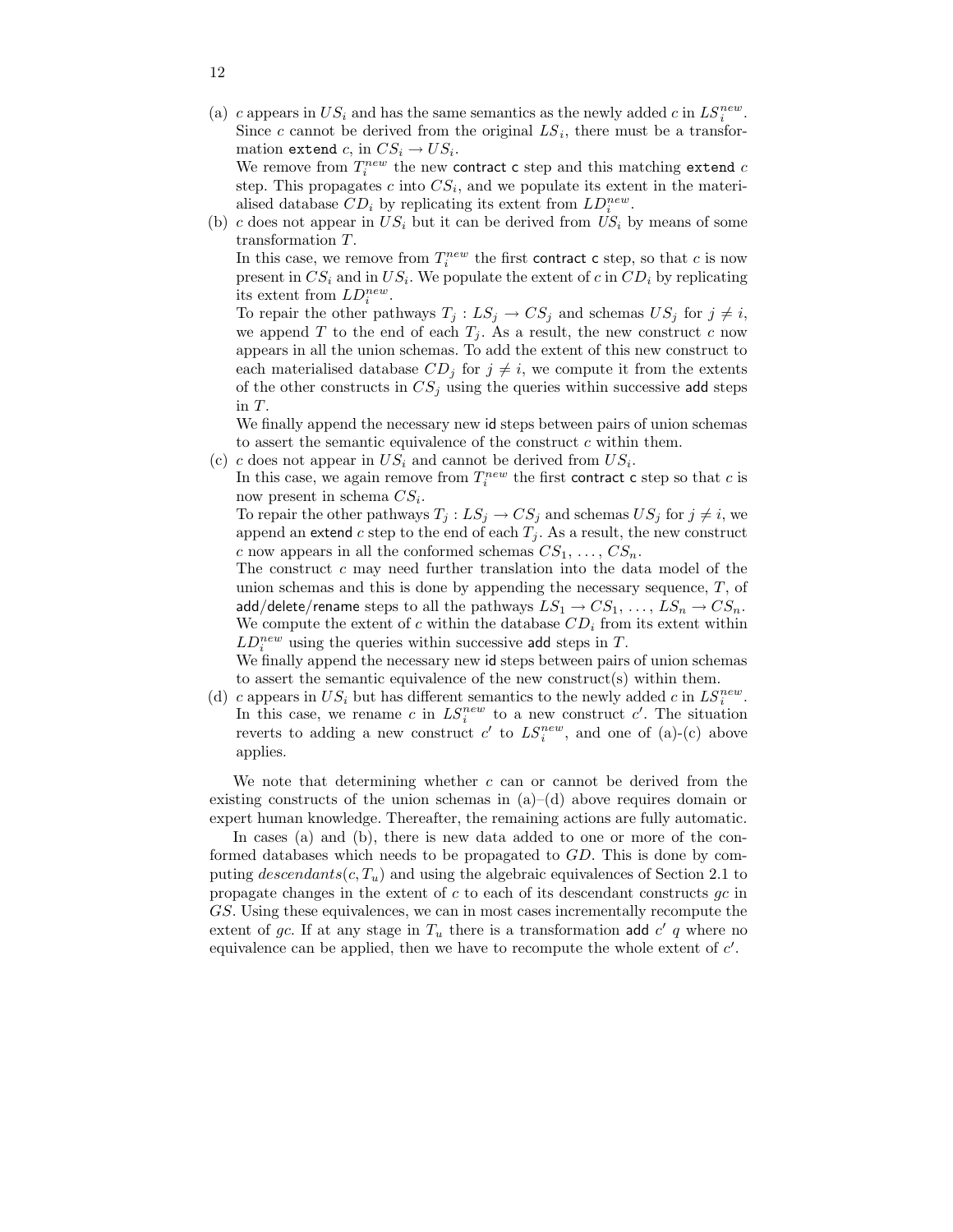In cases (b) and (c), there is a new schema construct c appearing in the  $US_i$ . This construct will automatically appear in the schema GS. If this is not desired, a transformation contract c can be prefixed to  $T_u$ .

5. If t is contract c, then the construct c in  $LS_i$  will no longer be available from  $LS_i^{new}$ . That is,  $LS_i$  has evolved so as to not include a construct c whose extent is not derivable from the other constructs of  $LS_i$ . The new local database  $LD_i^{new}$  no longer contains an extent for c.

The new transformation pathway  $T_i^{new}: LS_i^{new} \rightarrow CS_i$  is  $\overline{t}; T_i =$  extend  $c; T_i$ . Since the extent of c is now Void, the materialised data in  $CD_i$  and  $GD$  must be modified so as to remove any data derived from the old extent of c.

In order to repair  $CD_i$ , we compute descendants $(c, LS_i \rightarrow CS_i)$ . For each construct uc in descendants(c,  $LS_i \rightarrow CS_i$ ), we compute its new extent and replace its old extent in  $CD_i$  by the new extent. Again, the algebraic properties of IQL queries discussed in Section 2.1 can be used to propagate the new Void extent of construct  $c$  in  $LS_i^{new}$  to each of its descendant constructs  $uc$  in  $CS_i$ . Using these equivalences, we can in most cases incrementally recompute the extent of uc as we traverse the pathway  $T_i$ .

In order to repair GD, we similarly propagate changes in the extent of each uc along the pathway  $T_u$ .

Finally, it may also be necessary to amend the transformation pathways if there are one or more constructs in GD which now will always have an empty extent as a result of this contraction of  $LS_i$ . For any construct uc in US whose extent has become empty, we examine all pathways  $T_1, \ldots,$  $T_n$ . If all these pathways contain an extend uc transformation, or if using the equivalences of Section 2.1 we can deduce from them that the extent of uc will always be empty, then we can suffix a contract gc step to  $T_u$  for every gc in descendants(uc,  $T_u$ ), and then handle this case as paragraph 4 in Section 4.1.

#### 4.3 Evolution of downstream data marts

We have discussed how evolutions to the global schema or to a source schema are handled. One remaining question is how to handle the impact of a change to the data warehouse schema, and possibly its data, on any data marts that have been derived from it.

In [7] we discuss how it is possible to express the derivation of a data marts from a data warehouse by means of an AutoMed transformation pathway. Such a pathway  $GS \rightarrow DMS$  expresses the relationship of a data mart schema DMS to the warehouse schema GS. As such, this scenario can be regarded as a special case of the general integration scenario of Figure 1, where GS now plays the role of the single source schema, databases  $CD_1, \ldots, CD_n$  and GD collectively play the role of the data associated with this source schema and DMS plays the role of the global schema. Therefore, the same techniques as discussed in sections 4.1 and 4.2 can be applied.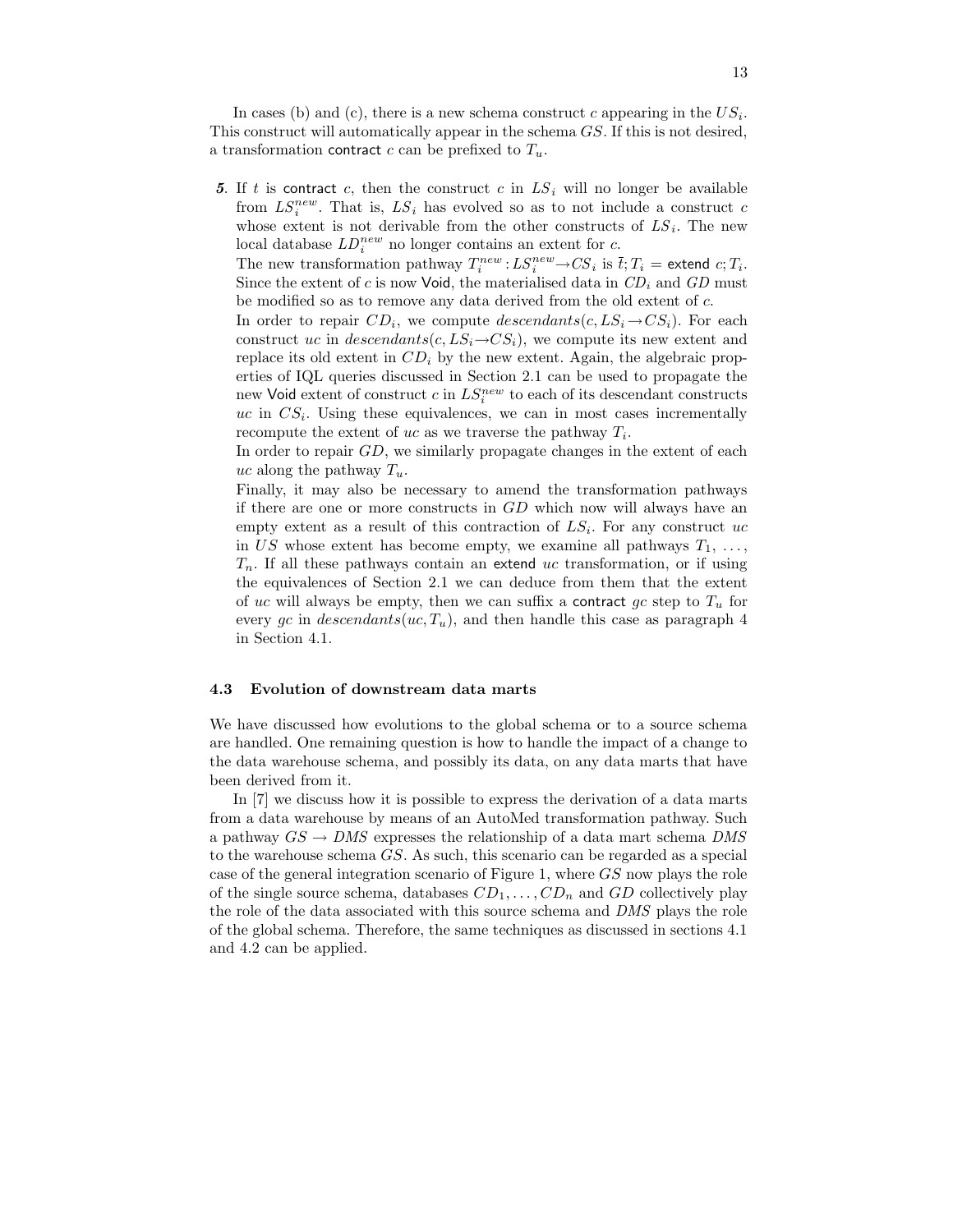# 5 Concluding Remarks

In this paper we have described how the AutoMed heterogeneous data integration toolkit can be used to handle the problem of schema evolution in heterogeneous data warehousing environments so that the previous transformation, integration and data materialisation effort can be reused. Our algorithms are mainly automatic, except for the aspects that require domain or expert human knowledge regarding the semantics of new schema constructs.

We have shown how AutoMed transformations can be used to express schema evolution within the same data model, or a change in the data model, or both, whereas other schema evolution literature has focussed on just one data model. Schema evolution within the relational data model has been discussed in previous work such as [11, 12, 18]. The approach in [18] uses a first-order schema in which all values in a schema of interest to a user are modelled as data, and other schemas can be expressed as a query over this first-order schema. The approach in [12] uses the notation of a flat scheme, and gives four operators UNITE, FOLD, UNFOLD and SPLIT to perform relational schema evolution using the SchemaSQL language. In contrast, with AutoMed the process of schema evolution is expressed using a simple set of primitive schema transformations augmented with a functional query language, both of which are applicable to multiple data models.

Our approach is complementary to work on mapping composition, e.g. [20, 14], in that in our case the new mappings are a composition of the original transformation pathway and the transformation pathway which expresses the schema evolution. Thus, the new mappings are, by definition, correct. There are two aspects to our approach: (i) handling the transformation pathways and (ii) handling the queries within them. In this paper we have in particular assumed that the queries are expressed in IQL. However, the AutoMed toolkit allows any query language syntax to be used within primitive transformations, and therefore this aspect of our approach could be extended to other query languages.

Materialised data warehouse views need to be maintained when the data sources change, and much previous work has addressed this problem at the data level. However, as we have discussed in this paper, materialised data warehouse views may also need to be modified if there is an evolution of a data source schema. Incremental maintenance of schema-restructuring views within the relational data model is discussed in [10], whereas our approach can handle this problem in a heterogeneous data warehousing environment with multiple data models and changes in data models. Our previous work [7] has discussed how AutoMed transformation pathways can also be used for incrementally maintaining materialised views at the data level. For future work, we are implementing our approach and evaluating it in the context of biological data warehousing.

## References

1. J. Andany, M. Léonard, and C. Palisser. Management of schema evolution in databases. In Proc. VLDB'91, pages 161–170. Morgan Kaufmann, 1991.